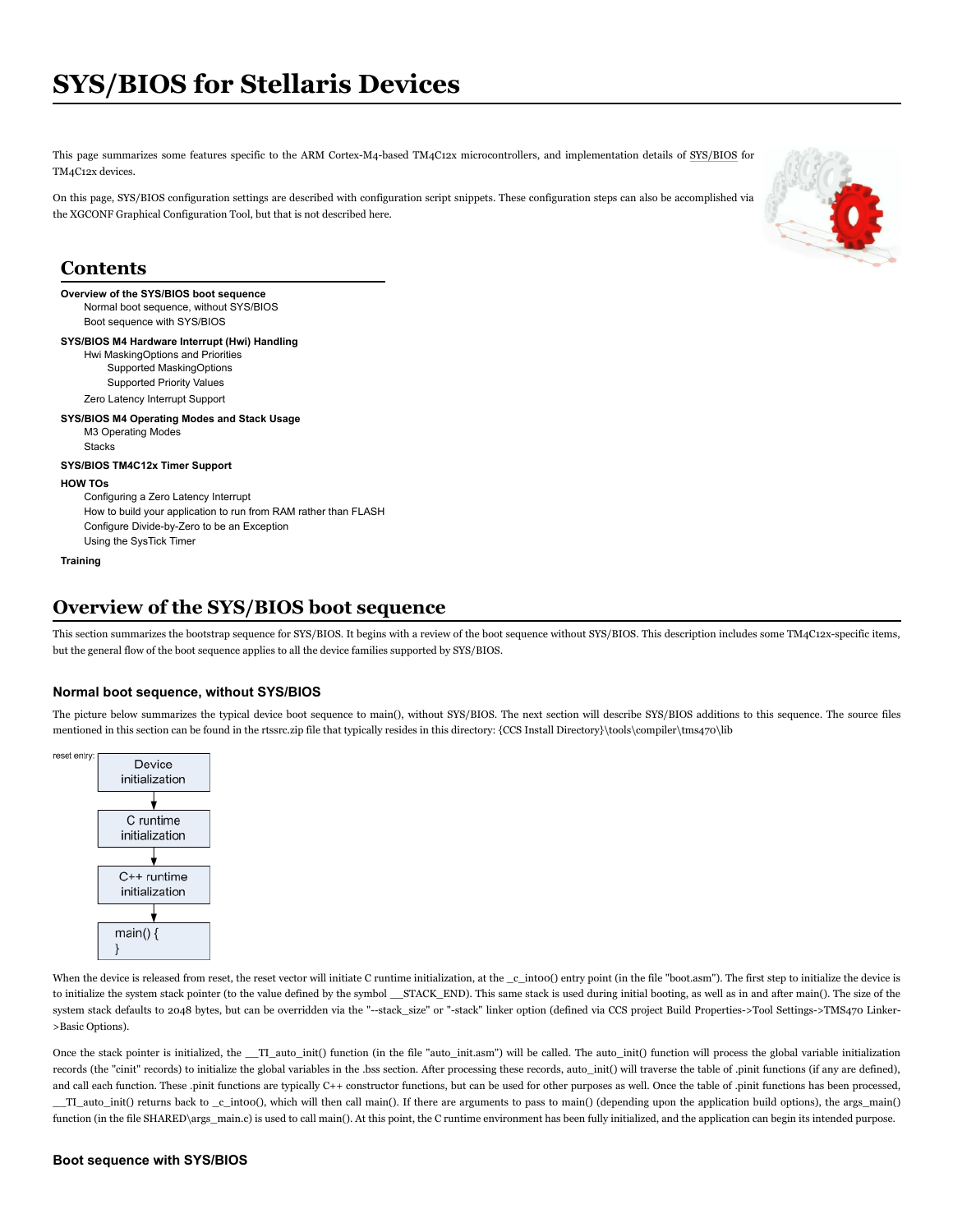The picture below shows additions to the boot sequence when using SYS/BIOS. The dark blue boxes indicate hook mechanisms into the normal boot flow. The green boxes indicate the additional control points that result, and allow calling of SYS/BIOS-defined, as well as user-defined functions, at progressive stages of the boot flow. The red numeric bubbles are used to reference the description below.

Note that for this section there are mentions to source files that are modified versions of those provided with TI's Arm compiler (which were mentioned in the previous section). The modified files referenced here are delivered with XDCtools, and can be found at this location: {XDCtools Install Dir}\packages\ti\targets\arm\rtsarm



**1.** Startup\_reset() refers to a hook mechanism added to the TI cgtools runtime support library's boot.asm file to allow a table of functions (see '1a' below) to be called immediately after the stack pointer has been initialized. The Startup module resides in xdc.runtime.Startup. Since only the stack pointer is initialized at this point, these functions must not reference any global variables, because global variables have not been initialized yet, and their locations will be overwritten later in the boot sequence.

**1a.** For Stellaris devices SYS/BIOS installs a configurable Startup reset function that:

- Sets up the device's internal clocking mechanism to achieve the desired CPU frequency.
- Sets the Low Dropout Voltage (LDO) voltage.

By default, the Startup reset function sets the CPU frequency to the maximum supported by the device. This behavior can be modified by carefully configuring the various parameters provided in the 'ti.catalog.arm.cortexm3.lm3init.Boot' module.

Select the Boot module from the SYS/BIOS System Overview page in CCS: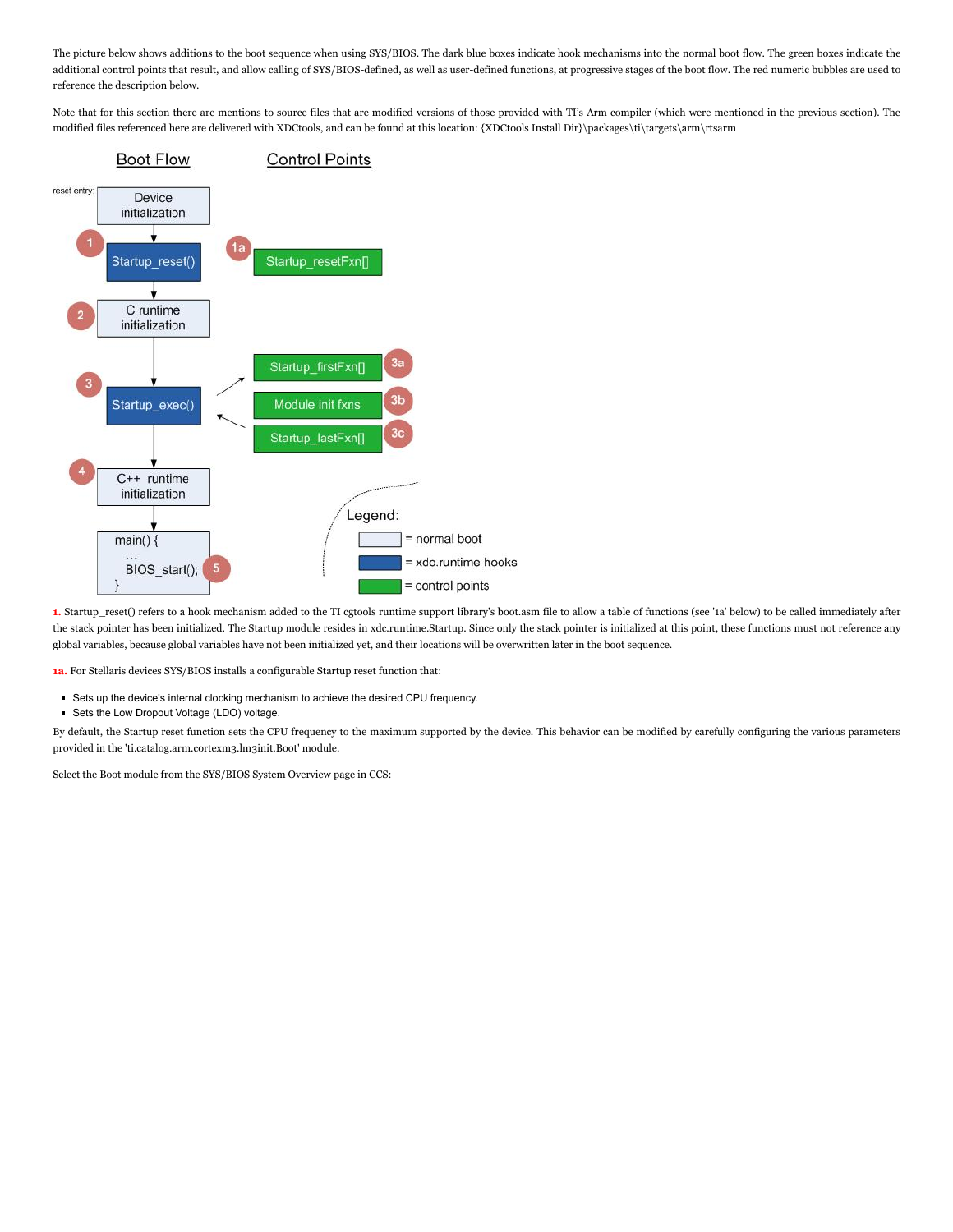

and configure the various parameters provided.

To suppress the functionality of the 'ti.catalog.arm.cortexm3.lm3init.Boot' module uncheck the "Automatically configure clock" and "Automatically configure the LDO" check boxes in the Boot module GUI:

## 晶 M3 Boot

| Advanced<br>Basic                                 |                               |  |  |  |  |  |  |
|---------------------------------------------------|-------------------------------|--|--|--|--|--|--|
| $\blacktriangleright$ Clock Configuration         |                               |  |  |  |  |  |  |
| Automatically configure clock                     |                               |  |  |  |  |  |  |
| Oscillator source                                 | Use the main oscillator       |  |  |  |  |  |  |
| Crystal value                                     | Using a 8MHz crystal          |  |  |  |  |  |  |
| SYS clock divisor                                 | Processor clock is osc/pll /4 |  |  |  |  |  |  |
| PWM clock divisor PWM clock /8                    |                               |  |  |  |  |  |  |
| Bypass PLL                                        |                               |  |  |  |  |  |  |
| Enable PLL output                                 |                               |  |  |  |  |  |  |
| $\blacksquare$ Disable internal oscillator        |                               |  |  |  |  |  |  |
| ■ Disable main oscillator                         |                               |  |  |  |  |  |  |
| Remember to set the BIOS frequency to match. BIOS |                               |  |  |  |  |  |  |
| ▼ Low Dropout Voltage (LDO) Configuration         |                               |  |  |  |  |  |  |
| ■ Automatically configure the LDO                 |                               |  |  |  |  |  |  |

LDO VADJ setting LDO output of 2.75V |

Or, within your config script:

<syntaxhighlight lang='javascript'> var Boot = xdc.useModule('ti.catalog.arm.cortexm3.lm3init.Boot'); Boot.configureClock = false; Boot.configureLdo = false; </syntaxhighlight>

If you want to add your own functions to the table of early reset functions, you can do so by adding statements like the following to your application configuration file:

<syntaxhighlight lang='javascript'> Reset = xdc.useModule('xdc.runtime.Reset'); Reset.fxns[Reset.fxns.length++] = '&myResetFxn'; </syntaxhighlight>

2. After the table of Startup reset functions has been processed, booting continues in \_c\_int00(). The next step is to call the auto\_init() routine to process .cinit records to initialize global variables.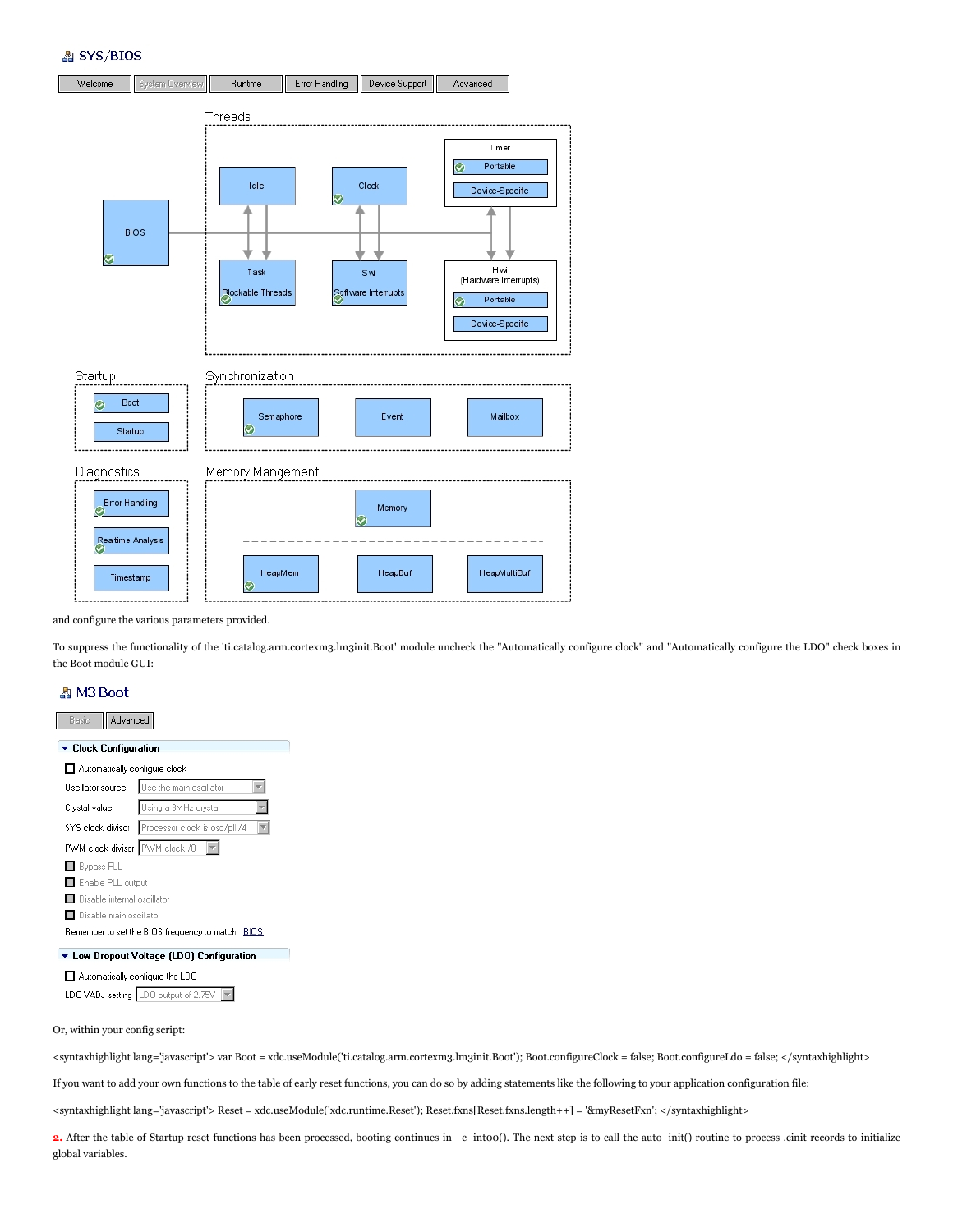**3.** After .cinit records have been processed, additional SYS/BIOS and user-defined initialization functions can be called via addition of the Startup\_exec() hook mechanism added to auto\_init() (in file autoinit.asm). Since global variables have been initialized, these functions have much more freedom in what they can do, compared to the early reset functions described in 1 and 1a above. One thing that they must not do is to enable global interrupts, because that would allow interrupts to fire before the bootstrap sequence is completed. The startup functions are partitioned into three categories: first functions, module initialization functions, and last functions.

**3a.** First functions execute before module initialization or last functions. First functions are referenced in a table, and each function in the table is called before proceeding to the module initialization functions. SYS/BIOS typically provides one first function: a function that initializes the system stack with a 'watermark' value; this allows checking of the stack later, for depth of use, and overflow.

If you want to add your own first function to be called at this stage, you can do so by adding statements like the following to your application configuration file (\*.cfg):

<syntaxhighlight lang='javascript'> var Startup = xdc.useModule('xdc.runtime.Startup'); Startup.firstFxns[Startup.firstFxns.length++] = '&myFirstFxn'; </syntaxhighlight>

3b. Module initialization functions are used to initialize the SYS/BIOS or other modules that have been configured into the application. A typical use for these functions is to initialize statically-configured instances of module objects. For example, if the application configuration file statically created two semaphores, the Semaphore module will initialize the corresponding data structures at this stage of boot. Note that this stage only applies to \*module\* initialization; it cannot be hooked into for application-level initialization purposes.

**3c.** The last functions will be invoked after all regular SYS/BIOS module initialization functions have executed. At this stage, SYS/BIOS will typically insert a function to start the Timestamp counter (if enabled in the application configuration).

If you want to add your own last functions to be called at this state, you can add statements like the following to the application configuration file:

<syntaxhighlight lang='javascript'> var Startup = xdc.useModule('xdc.runtime.Startup'); Startup.lastFxns[Startup.lastFxns.length++] = '&myLastFxn'; </syntaxhighlight>

**4.** After all last functions have been executed, control returns back to auto\_init(), which will proceed to invoke any .pinit functions that have been defined. After this, control returns back to boot.c, which then calls to main().

Once in main() the C runtime has been fully initialized, and SYS/BIOS modules have been initialized. But SYS/BIOS has not "started up" yet; this will happen at the end of main(), when BIOS\_start() is called. Before that point, the application can do many things, like creating new threads, doing application-specific initializations, etc. Two things that the application must not do at this point are: do a global interrupt enable, or to call a SYS/BIOS API that blocks execution waiting for some condition. These types of calls must wait until after BIOS\_start() is invoked. See each SYS/BIOS module's API descriptions to see the valid calling contexts.

5. The final phase of the startup process begins when the user's main() function calls BIOS\_start() after all the user initialization code has executed. Note that once SYS/BIOS is "started up", control will never return back to main().

The final steps for SYS/BIOS startup are:

**a.** Execute any user-defined BIOS startup functions. If you want to define a function that is called at this stage, you can add code like the following to your application configuration script:

<syntaxhighlight lang='javascript'> var BIOS = xdc.useModule('ti.sysbios.BIOS'); BIOS.addUserStartupFunction('&myBiosStartFxn'); </syntaxhighlight>

**b.** Enable servicing of hardware interrupts. Any interrupts that are fully enabled can now be triggered.

**c.** Initialize any Timers that have been configured for the application. If individual timers are configured to "auto start", start them now.

**d.** If enabled within the application configuration, enable the Software Interrupt (Swi) scheduler. If any Swis are ready to run (i.e., they have been "posted"), they will preempt the startup sequence at this point, and control returns here when no Swis are ready to run.

**e.** If enabled within the application configuration, enable the Task scheduler. If any user-defined Tasks are ready to run they will run at this point. When none are ready, the Idle Task runs.

**f.** If execution reaches this point (because Tasks are not enabled in the application configuration), any configured Idle functions will be run in a continuous loop.

# <span id="page-3-0"></span>**SYS/BIOS M4 Hardware Interrupt (Hwi) Handling**

The ARM Cortex M4 CPU within TM4C12x devices natively supports efficient interrupt handlers written in 'C'. In order to support the 3 tiered threading model provided by SYS/BIOS (ie Hwis, Swis, and Tasks), the native interrupt support provided by the M4 core must be augmented with a few house-keeping functions that enforce the expected thread execution behavior.

To consolidate the overhead of these house keeping functions and provide a standardized set of instrumentation features, SYS/BIOS uses a centralized interrupt dispatcher that invokes the application's custom ISR (Hwi) functions.

The interrupt dispatcher provides the following functionality:

- The interaction of Hwi, Swi, and Task threads is carefully orchestrated:
	- Hwi threads can schedule the execution of Swi threads by means of the various Swi\_post() APIs
	- Hwi threads can schedule the execution of Task threads by means of the Semaphore post() and Event post() APIs
- Application specific Hwi 'begin' and 'end' hook functions are safely invoked at standardized times.
- Informational 'Log' events (if enabled) are issued at standardized times.

By default, all SYS/BIOS managed interrupts are routed to the interrupt dispatcher which subsequently invokes the user's interrupt handler.

For details of the TM4C12x Hwi module, read the CDOC pages here [\(http://software-dl.ti.com/dsps/dsps\\_public\\_sw/sdo\\_sb/targetcontent/bios/sysbios/6\\_31\\_04\\_27/exports/bios\\_6\\_](http://software-dl.ti.com/dsps/dsps_public_sw/sdo_sb/targetcontent/bios/sysbios/6_31_04_27/exports/bios_6_31_04_27/docs/cdoc/ti/sysbios/family/arm/m3/Hwi.html) 31\_04\_27/docs/cdoc/ti/sysbios/family/arm/m3/Hwi.html)

#### <span id="page-3-1"></span>**Hwi MaskingOptions and Priorities**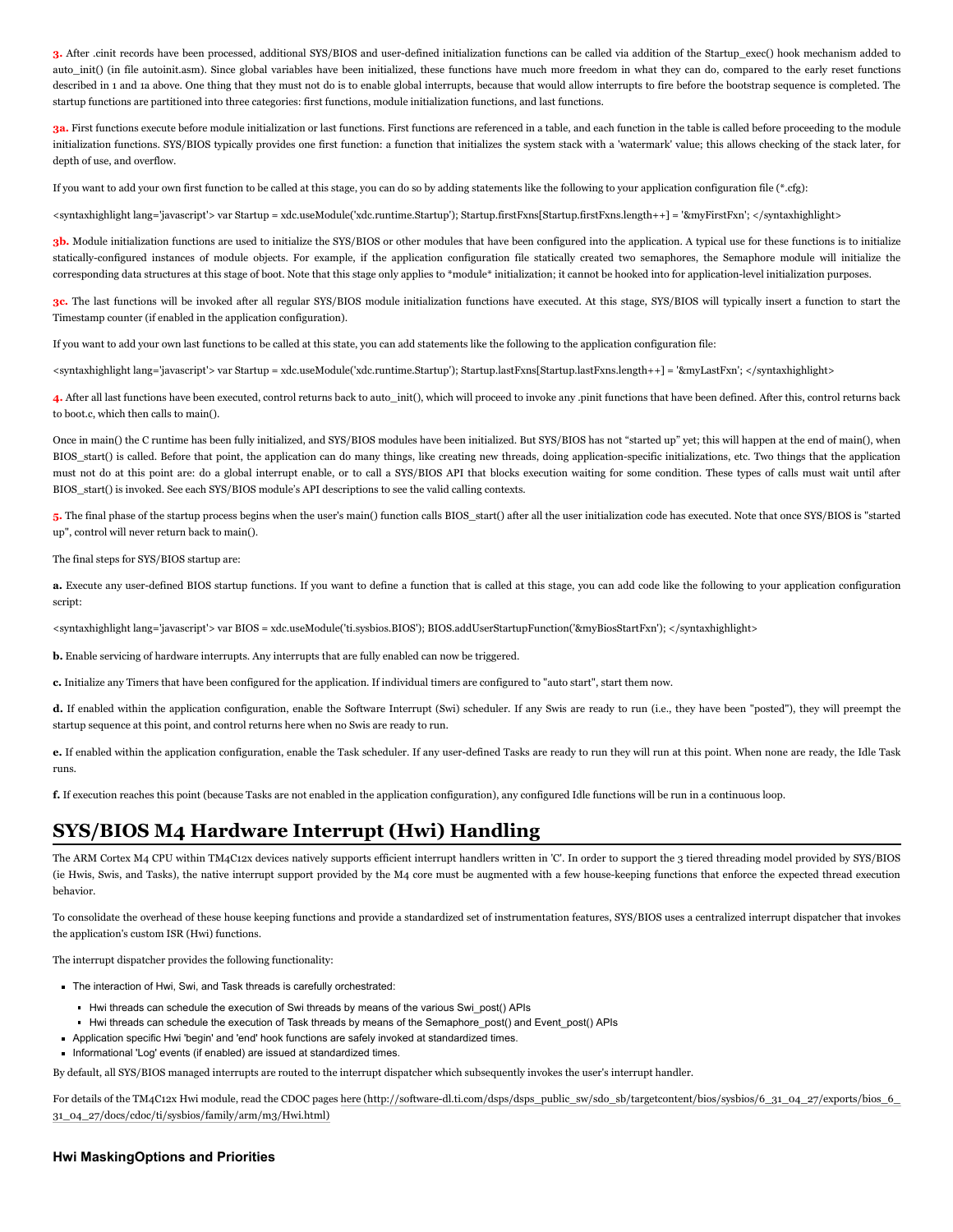#### <span id="page-4-0"></span>**Supported MaskingOptions**

The Cortex M4's Nested Vectored Interrupt Controller (NVIC) natively supports configurable interrupt priorities.

The SYS/BIOS interrupt dispatcher used in Stellaris devices is designed specifically to support the native interrupt nesting functionality of the NVIC. Consequently, only the **Hwi.MaskingOption\_LOWER** enumeration is honored for an individual Hwi's params.maskingOption setting.

No support is provided for the following Hwi masking options:

- Hwi.MaskingOption\_NONE,
- Hwi.MaskingOption\_ALL,
- Hwi.MaskingOption\_SELF,
- Hwi.MaskingOption\_BITMASK,

#### <span id="page-4-1"></span>**Supported Priority Values**

While the ARM Cortex M4 can be implemented to support up to 256 priority settings, the amount of internal chip real-estate required to support this number of priorities is exceeding large. Since most embedded system applications can be fully supported with much fewer interrupt priorities, the TM4C12x devices are designed to support 8 priorities.

Due to a hardware design subtlety, the 3 bits of priority required to define the 8 priority values occupy bits [7:5] of the 8 bit priority value rather than bits [2:0] as one might expect. Consequently, the values of the 8 supported priorities are not 0x00 thru 0x07 but 0x00, 0x20, 0x40, 0x60, 0x80, 0xa0, 0xc0, and 0xe0, where 0x00 is the HIGHEST priority and 0xe0 the LOWEST priority.

Additionally, the NVIC design defines interrupt PRIORITY GROUPS within a given priority setting. The Hwi.priGroup module configuration parameter is provided so the user can specify which of the 3 significant bits of the priority setting are group bits and which are priority bits.

A thorough discussion of the NVIC's priority and priority-group behavior is beyond the scope of this overview. For a more complete understanding, the user is referred to the ARMprovided online CORTEX M3 documentation of the Interrupt Priority Registers and Application Interrupt and Reset Control registers located here (http://infocenter.arm.com/help/topi [c/com.arm.doc.ddi0337e/Cihcbadd.html#Cihgjeed\)](http://infocenter.arm.com/help/topic/com.arm.doc.ddi0337e/Cihcbadd.html#Cihgjeed)

#### **No validity checking is performed on a user's Hwi params.priority setting.**

It is up to the user to make sure that their configured interrupt priorities will be effective for their application.

## <span id="page-4-2"></span>**Zero Latency Interrupt Support**

The M4 Hwi module used by TM4C12x devices supports Zero Latency Interrupts. When configured, a Zero Latency Interrupt is NEVER disabled internally by SYS/BIOS functions, not even during critical thread execution. Thus, a zero latency interrupt handler should never call any BIOS APIs . See the 'How To' [below](#page-5-5) for an example of configuring a zero latency interrupt.

Zero Latency interrupts fall into the commonly used category of **Unmanaged Interrupts**. However they are somewhat distinct from that definition in that in addition to being unmanaged, they are also almost never disabled by SYS/BIOS code, thus gaining the **Zero Latency** title.

# <span id="page-4-3"></span>**SYS/BIOS M4 Operating Modes and Stack Usage**

#### <span id="page-4-4"></span>**M3 Operating Modes**

The Cortex M4 internally supports two operating modes: 'Thread' mode and 'Handler' mode. Within 'Thread' mode, the M4 code can run in either 'Privileged' or 'User' mode. By definition, 'Handler' mode code always runs in 'Privileged' mode.

#### **Within SYS/BIOS:**

- **Swi and Task threads run in 'Thread' mode.**
- **Hwi threads run in 'Handler' mode.**
- All SYS/BIOS internal code as well as application code (ie Hwi, Swi, and Task threads) run in 'Privileged' code mode.
- **For performance reasons, SYS/BIOS does NOT support 'User' code mode.**

#### <span id="page-4-5"></span>**Stacks**

The Cortex M4 internally supports two stacks: the 'Main' stack and the 'Process' stack.

After reset and throughout the entire boot up sequence prior to the BIOS\_start() invocation in main(), the M4 core is executing in 'Thread' mode and using the 'Main' stack.

The 'Main' stack ALWAYS refers to the stack buffer defined and managed by the codegen tools (ie the buffer which is placed in the ".stack" section and who's size is configured using the "-stack XXX" linker command option).

If Tasks are supported by the application (ie **BIOS.taskEnabled = true**), then within the Task\_startup() function which is called by BIOS\_start(), the M4 processor is configured to use the 'Process' stack while in 'Thread' mode and to automatically switch to the 'Main' stack when an interrupt occurs (ie when transitioning to 'Handler' mode). When execution is subsequently passed to a Task thread, the 'Process' stack then becomes dedicated to Task threads and the 'Main' stack becomes dedicated to Hwi and Swi threads.

As opposed to Hwi threads which automatically switch to the 'Main' stack when 'Handler' mode is entered, the Swi scheduler manually switches the processor to and from the 'Main' stack before and after Swi threads are run.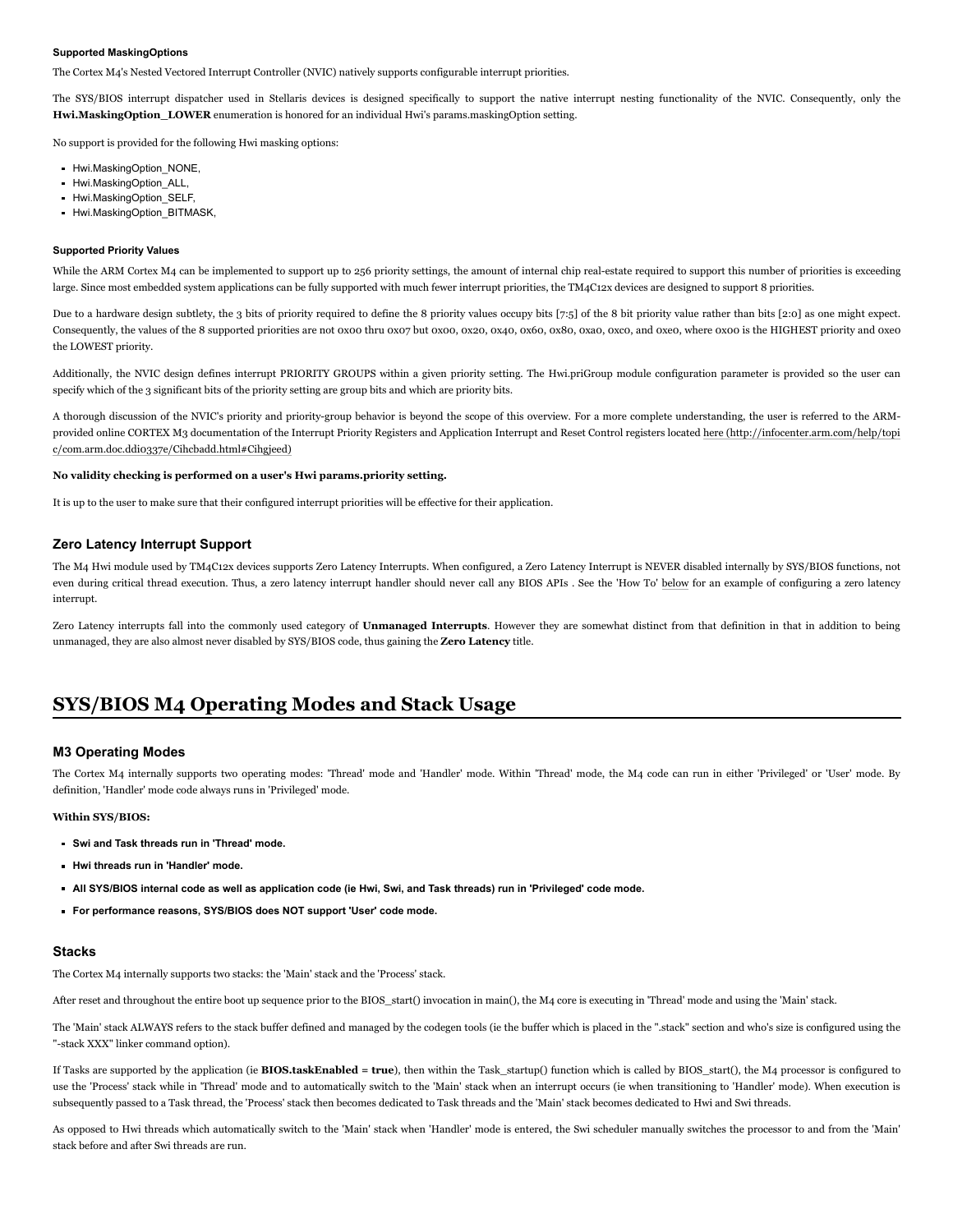If Tasks are not supported by the application (ie **BIOS.taskEnabled = false**), the split between 'Process' stack and 'Main' stack is not made. All threads run on the 'Main' stack. Consequently, all configured Idle functions (ie the application's background functions) share the same stack as Hwi and Swi threads.

#### **Within SYS/BIOS:**

- **SYS/BIOS Hwi and Swi threads always use the 'Main' stack.**
- **SYS/BIOS Task threads always use the 'Process' stack.**

# <span id="page-5-0"></span>**SYS/BIOS TM4C12x Timer Support**

By default, the SYS/BIOS Clock module uses a timer provided by the "ti.sysbios.family.arm.lm3.Timer" module to automatically configure its periodic tick interrupt source. This Timer module manages the LM3 device family's General-Purpose 32-bit timers. The number of timers managed by the Timer module varies depending on the TM4C12x device selected.

SYS/BIOS ordinarily **DOES NOT** use the M4 core's internal SysTick timer, which is managed by the "ti.sysbios.family.arm.m3.Timer" module. See the **[How](#page-5-6) To** below that describes how to use the SysTick timer in an application.

## <span id="page-5-1"></span>**HOW TOs**

#### <span id="page-5-5"></span><span id="page-5-2"></span>**Configuring a Zero Latency Interrupt**

To define an interrupt that is NEVER disabled by SYS/BIOS, use the normal Hwi.create() / Hwi\_create() APIs and set the params.priority value to be anything below the Hwi.disablePriority setting. By default, priority 0 is reserved for zero latency interrupts.

Remember that zero latency interrupts are not handled by the SYS/BIOS interrupt dispatcher and are NEVER DISABLED. Consequently, in order to guarantee the integrity of the SYS/BIOS thread schedulers, zero latency interrupt handlers are severely restricted in terms of SYS/BIOS APIs they can invoke. Specifically **the following APIs can not be called within a zero latency interrupt handler:**

- **Semaphore\_post();**
- **Event\_post();**
- **Swi\_post(); /\* nor any of its derivatives \*/**
- **System\_printf(); /\* Unless the interrupt handler is the only user of this API \*/**

Below is a static configuration example of mapping the function 'myZeroLatencyHwi' to the GPIO Port A interrupt ( $id = 16$ ):

<syntaxhighlight lang='javascript'> var Hwi = xdc.useModule('ti.sysbios.family.arm.m3.Hwi');

var hwiParams = new Hwi.Params(); hwiParams.priority = 0; Hwi.create(16, '&myZeroLatencyHwi', hwiParams); </syntaxhighlight>

Below is the corresponding C code for dynamically configuring the same interrupt:

<syntaxhighlight lang='c'>

- 1. include <xdc/std.h>
- 2. include <ti/sysbios/BIOS.h>
- 3. include <ti/sysbios/family/arm/m3/Hwi.h>

### Int main(Int argc, Char\* argv[]) {

| Hwi_Params params;                                                                                        |
|-----------------------------------------------------------------------------------------------------------|
| Hwi_Params_init(&params);<br>  params.priority = 0;<br>  Hwi_create(16, myZeroLatencyHwi, &params, NULL); |
| BIOS_start();                                                                                             |

} </syntaxhighlight>

## <span id="page-5-3"></span>**How to build your application to run from RAM rather than FLASH**

To reduce FLASH programming cycles during application development, you can place all the application's code and data in IRAM rather than in FLASH.

Assuming your device has enough internal RAM to contain all of your application, add the following to your config script to force all code/data to be placed into IRAM:

<syntaxhighlight lang='javascript'> var Hwi = xdc.useModule('ti.sysbios.family.arm.m3.Hwi'); Hwi.resetVectorAddress = 0x20000000; Program.sectMap[".text"] = "IRAM"; Program.sectMap[".stack"] = "IRAM"; Program.sectMap[".bss"] = "IRAM"; Program.sectMap[".neardata"] = "IRAM"; Program.sectMap[".rodata"] = "IRAM"; Program.sectMap[".cinit"] = "IRAM"; Program.sectMap[".init\_array"] = "IRAM"; Program.sectMap[".const"] = "IRAM"; Program.sectMap[".data"] = "IRAM"; Program.sectMap[".fardata"] = "IRAM"; Program.sectMap[".switch"] = "IRAM"; Program.sectMap[".sysmem"] = "IRAM"; Program.sectMap[".far"] = "IRAM"; Program.sectMap[".args"] = "IRAM"; Program.sectMap[".cio"] = "IRAM"; Program.sectMap["xdc.meta"] = "IRAM"; </syntaxhighlight>

## <span id="page-5-4"></span>**Configure Divide-by-Zero to be an Exception**

By default, out of reset, the M3 core does not treat Divide-by-Zero as an exception. To configure the M3 to treat Divide-by-Zero as an exception, add the following to your config script:

<span id="page-5-6"></span><syntaxhighlight lang='javascript'> var Hwi = xdc.useModule('ti.sysbios.family.arm.m3.Hwi'); Hwi.nvicCCR.DIV\_0\_TRP = 1; </syntaxhighlight>